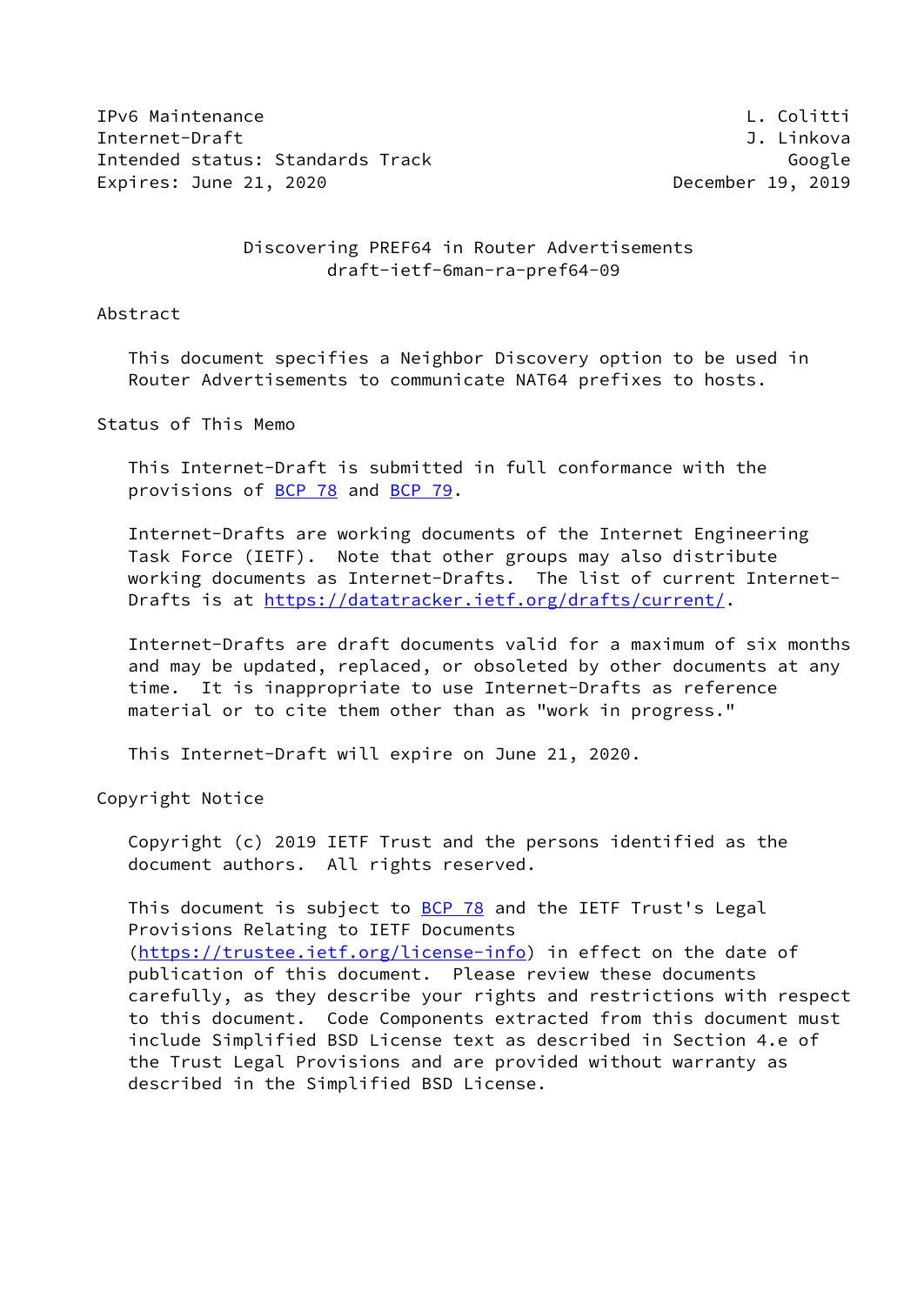# <span id="page-1-1"></span>Internet-Draft Discovering PREF64 in Router Advertisements December 2019

# Table of Contents

|                                                                        |  | $\overline{2}$ |
|------------------------------------------------------------------------|--|----------------|
| 1.1. Requirements Language                                             |  | $\overline{2}$ |
|                                                                        |  | $\overline{2}$ |
| Use cases for communicating the NAT64 prefix to hosts $\ldots$ .<br>2. |  | $\overline{3}$ |
| Why include the NAT64 prefix in Router Advertisements $\ldots$ .<br>3. |  | $\overline{3}$ |
|                                                                        |  | $\overline{4}$ |
| 4.1. Scaled Lifetime Processing                                        |  | $\overline{5}$ |
|                                                                        |  | 6              |
| $5.1$ . Handling Multiple NAT64 Prefixes                               |  | 6              |
|                                                                        |  | $\overline{1}$ |
| 6.                                                                     |  | 8              |
| 7.                                                                     |  | 8              |
| 8.                                                                     |  | 9              |
| 9.                                                                     |  | 9              |
| Normative References<br>9.1.                                           |  | 9              |
| Informative References<br>9.2.                                         |  | 9              |
| 9.3.                                                                   |  | 11             |
|                                                                        |  | 11             |
|                                                                        |  |                |

### <span id="page-1-0"></span>[1](#page-1-0). Introduction

NAT64 [[RFC6146](https://datatracker.ietf.org/doc/pdf/rfc6146)] with DNS64 [[RFC6147\]](https://datatracker.ietf.org/doc/pdf/rfc6147) is a widely-deployed mechanism to provide IPv4 access on IPv6-only networks. In various scenarios, the host must be aware of the NAT64 prefix in use by the network. This document specifies a Neighbor Discovery [\[RFC4861](https://datatracker.ietf.org/doc/pdf/rfc4861)] option to be used in Router Advertisements to communicate NAT64 prefixes to hosts.

### <span id="page-1-2"></span>[1.1](#page-1-2). Requirements Language

 The key words "MUST", "MUST NOT", "REQUIRED", "SHALL", "SHALL NOT", "SHOULD", "SHOULD NOT", "RECOMMENDED", "NOT RECOMMENDED", "MAY", and "OPTIONAL" in this document are to be interpreted as described in [BCP](https://datatracker.ietf.org/doc/pdf/bcp14) [14](https://datatracker.ietf.org/doc/pdf/bcp14) [[RFC2119\]](https://datatracker.ietf.org/doc/pdf/rfc2119) [\[RFC8174](https://datatracker.ietf.org/doc/pdf/rfc8174)] when, and only when, they appear in all capitals, as shown here.

<span id="page-1-3"></span>[1.2](#page-1-3). Terminology

 PREF64 (or NAT64 prefix): an IPv6 prefix used for IPv6 address synthesis [[RFC6146](https://datatracker.ietf.org/doc/pdf/rfc6146)];

NAT64: Network Address and Protocol Translation from IPv6 Clients to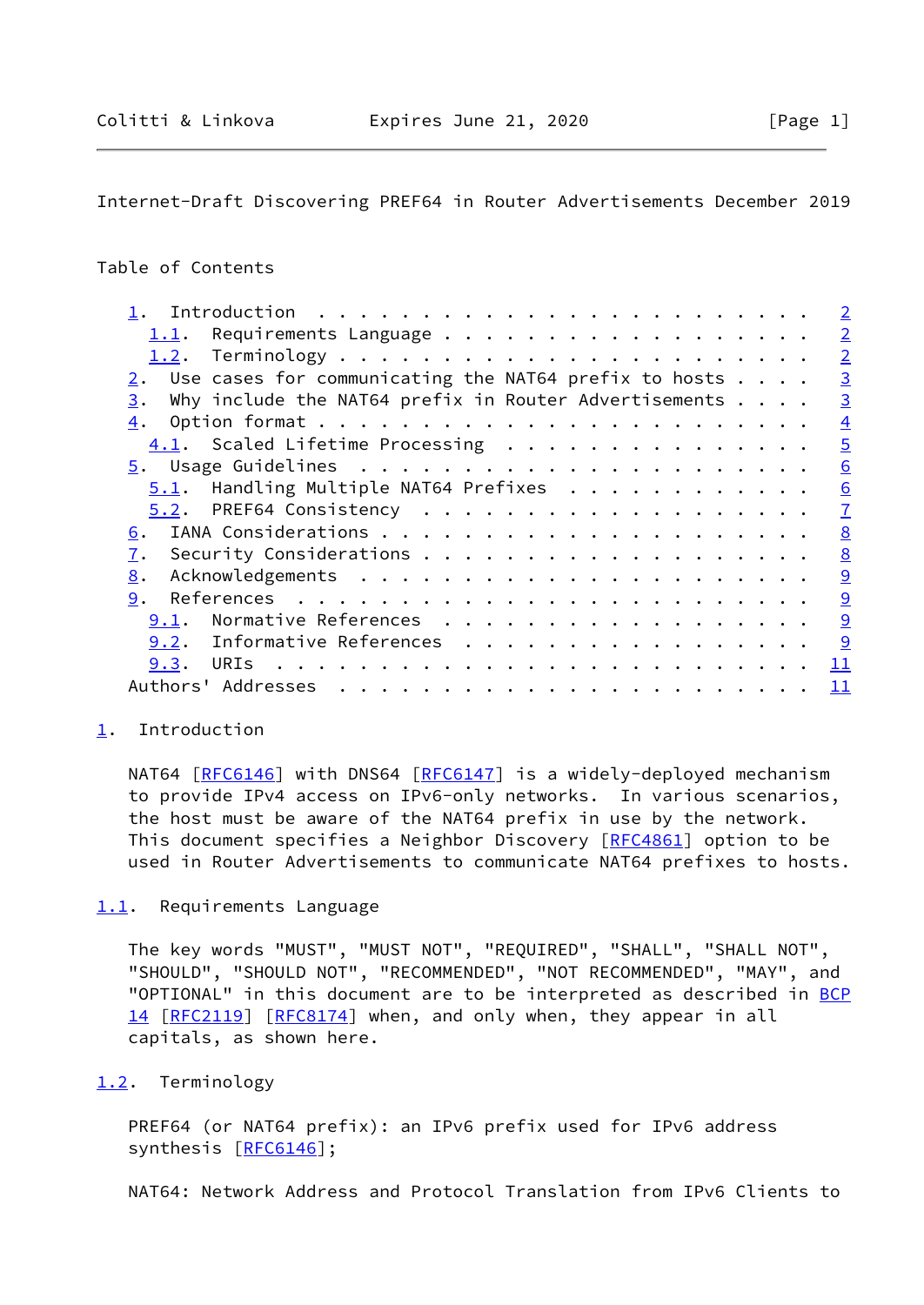IPv4 Servers [\[RFC6146](https://datatracker.ietf.org/doc/pdf/rfc6146)];

 RA: Router Advertisement, a message used by IPv6 routers to advertise their presence together with various link and Internet parameters [\[RFC4861](https://datatracker.ietf.org/doc/pdf/rfc4861)];

| Colitti & Linkova | Expires June 21, 2020 | [Page 2] |
|-------------------|-----------------------|----------|
|                   |                       |          |

<span id="page-2-1"></span>Internet-Draft Discovering PREF64 in Router Advertisements December 2019

 DNS64: a mechanism for synthesizing AAAA records from A records [\[RFC6147](https://datatracker.ietf.org/doc/pdf/rfc6147)];

<span id="page-2-0"></span>[2](#page-2-0). Use cases for communicating the NAT64 prefix to hosts

 On networks employing NAT64, it is useful for hosts to know the NAT64 prefix for several reasons, including the following:

- o Enabling DNS64 functions on end hosts. In particular:
	- \* Local DNSSEC validation (DNS64 in stub-resolver mode). As discussed in [\[RFC6147\] section](https://datatracker.ietf.org/doc/pdf/rfc6147#section-2) 2, the stub resolver in the host "will try to obtain (real) AAAA RRs, and in case they are not available, the DNS64 function will synthesize AAAA RRs for internal usage." Therefore to perform the DNS64 function the stub resolver needs to know the NAT64 prefix. This is required in order to use DNSSEC on a NAT64 network.
	- \* Trusted DNS server. AAAA synthesis is required for the host to be able to use a DNS server not provided by the network (e.g., a DNS-over-TLS [\[RFC7858](https://datatracker.ietf.org/doc/pdf/rfc7858)] or DNS-over-HTTPS [\[RFC8484](https://datatracker.ietf.org/doc/pdf/rfc8484)] server with which the host has an existing trust relationship).
	- \* Networks with no DNS64 server. Hosts that support AAAA synthesis and that are aware of the NAT64 prefix in use do not need the network to perform the DNS64 function at all.
- o Enabling NAT64 address translation functions on end hosts. For example:
	- \* IPv4 address literals on an IPv6-only host. As described in [\[RFC8305\] section](https://datatracker.ietf.org/doc/pdf/rfc8305#section-7.1) 7.1, IPv6-only hosts connecting to IPv4 address literals can translate the IPv4 literal to an IPv6 literal.
	- \* 464XLAT [[RFC6877](https://datatracker.ietf.org/doc/pdf/rfc6877)]. 464XLAT requires the host be aware of the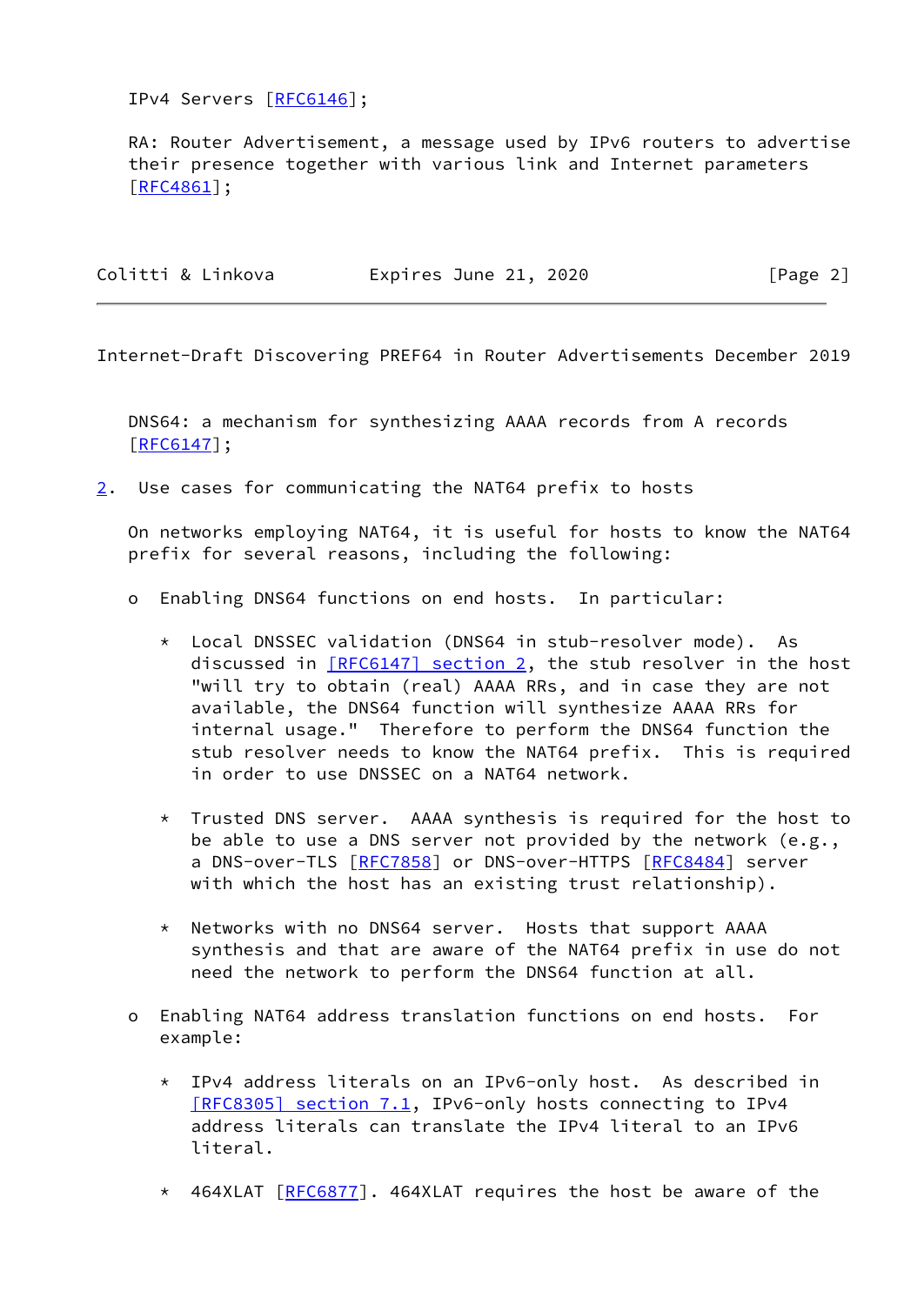NAT64 prefix.

<span id="page-3-0"></span>[3](#page-3-0). Why include the NAT64 prefix in Router Advertisements

 Fate sharing: NAT64 requires routing to be configured. IPv6 routing configuration requires receiving an IPv6 Router Advertisement [\[RFC4861](https://datatracker.ietf.org/doc/pdf/rfc4861)]. Therefore using Router Advertisements to provide hosts with NAT64 prefix ensures that NAT64 reachability information shares fate with the rest of network configuration on the host.

 Atomic configuration: including the NAT64 prefix in the Router Advertisement minimizes the number of packets required to configure a

| Colitti & Linkova | Expires June 21, 2020 | [Page 3] |
|-------------------|-----------------------|----------|
|-------------------|-----------------------|----------|

<span id="page-3-2"></span>Internet-Draft Discovering PREF64 in Router Advertisements December 2019

 host. Only one packet (a Router Advertisement) is required to complete the network configuration. This speeds up the process of connecting to a network that supports NAT64/DNS64, and simplifies host implementation by removing the possibility that the host can have an incomplete layer 3 configuration (e.g., IPv6 addresses and prefixes, but no NAT64 prefix).

 Updatability: it is possible to change the NAT64 prefix at any time, because when it changes, it is possible to notify hosts by sending a new Router Advertisement.

 Deployability: all IPv6 hosts and networks are required to support Neighbor Discovery [[RFC4861\]](https://datatracker.ietf.org/doc/pdf/rfc4861) so just a minor extension to the existing implementation is required. Other options such as [\[RFC7225](https://datatracker.ietf.org/doc/pdf/rfc7225)] require implementing other protocols (e.g. PCP [\[RFC7225](https://datatracker.ietf.org/doc/pdf/rfc7225)]) which could be considered an obstacle for deployment.

<span id="page-3-1"></span>[4](#page-3-1). Option format

0 1 2 3 0 1 2 3 4 5 6 7 8 9 0 1 2 3 4 5 6 7 8 9 0 1 2 3 4 5 6 7 8 9 0 1 +-+-+-+-+-+-+-+-+-+-+-+-+-+-+-+-+-+-+-+-+-+-+-+-+-+-+-+-+-+-+-+-+ | Type | Length | Scaled Lifetime | PLC | +-+-+-+-+-+-+-+-+-+-+-+-+-+-+-+-+-+-+-+-+-+-+-+-+-+-+-+-+-+-+-+-+ | |  $+$  +  $+$  +  $+$  +  $+$  +  $+$  +  $+$  +  $+$  +  $+$  +  $+$  +  $+$  +  $+$  +  $+$  +  $+$  +  $+$  +  $+$  +  $+$  +  $+$  +  $+$  +  $+$  +  $+$  +  $+$  +  $+$  +  $+$  +  $+$  +  $+$  +  $+$  +  $+$  +  $+$  +  $+$  +  $+$  +  $+$  +  $+$  +  $+$  +  $+$  +  $+$  +  $+$  +  $+$  + | Highest 96 bits of the Prefix |  $+$  +  $+$  +  $+$  +  $+$  +  $+$  +  $+$  +  $+$  +  $+$  +  $+$  +  $+$  +  $+$  +  $+$  +  $+$  +  $+$  +  $+$  +  $+$  +  $+$  +  $+$  +  $+$  +  $+$  +  $+$  +  $+$  +  $+$  +  $+$  +  $+$  +  $+$  +  $+$  +  $+$  +  $+$  +  $+$  +  $+$  +  $+$  +  $+$  +  $+$  +  $+$  +  $+$  +  $+$  +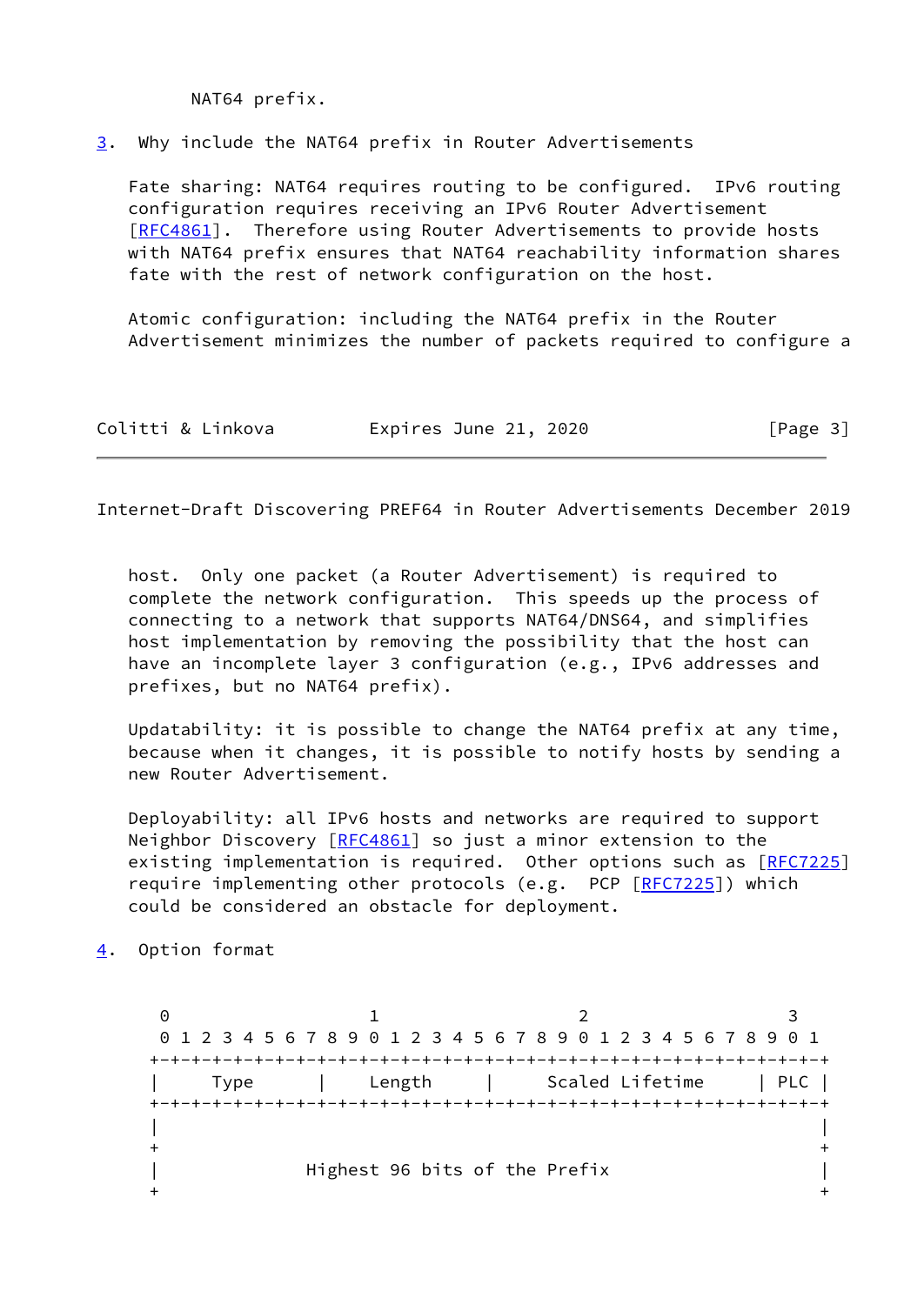

Figure 1: NAT64 Prefix Option Format

Fields:

Colitti & Linkova Expires June 21, 2020 [Page 4]

<span id="page-4-0"></span>Internet-Draft Discovering PREF64 in Router Advertisements December 2019

| Type                                     | 8-bit identifier of the PREF64 option type as assigned by<br>IANA: TBD                                                                                                                                                                                                                                                                            |
|------------------------------------------|---------------------------------------------------------------------------------------------------------------------------------------------------------------------------------------------------------------------------------------------------------------------------------------------------------------------------------------------------|
| Length                                   | 8-bit unsigned integer. The length of the option<br>(including the Type and Length fields) is in units of 8<br>octets. The sender MUST set the length to 2. The receiver<br>MUST ignore the PREF64 option if the length field value is<br>not 2.                                                                                                  |
|                                          | Scaled 13-bit unsigned integer. The maximum time in units of 8<br>Lifetime seconds over which this NAT64 prefix MAY be used. See<br>Section 4.1 for the Scaled Lifetime field processing rules.                                                                                                                                                   |
| <b>PLC</b><br>(Prefix<br>Length<br>Code) | 3-bit unsigned integer. This field encodes the NAT64 Prefix<br>Length defined in $[REG052]$ . The PLC field values 0, 1, 2,<br>3, 4 and 5 indicate the NAT64 prefix length of 96, 64, 56,<br>48, 40 and 32 bits respectively. The receiver MUST ignore<br>the PREF64 option if the prefix length code field is not set<br>to one of those values. |
| 96 bits                                  | Highest 96-bit unsigned integer. Contains bits $0 - 95$ of the NAT64<br>prefix.                                                                                                                                                                                                                                                                   |

of the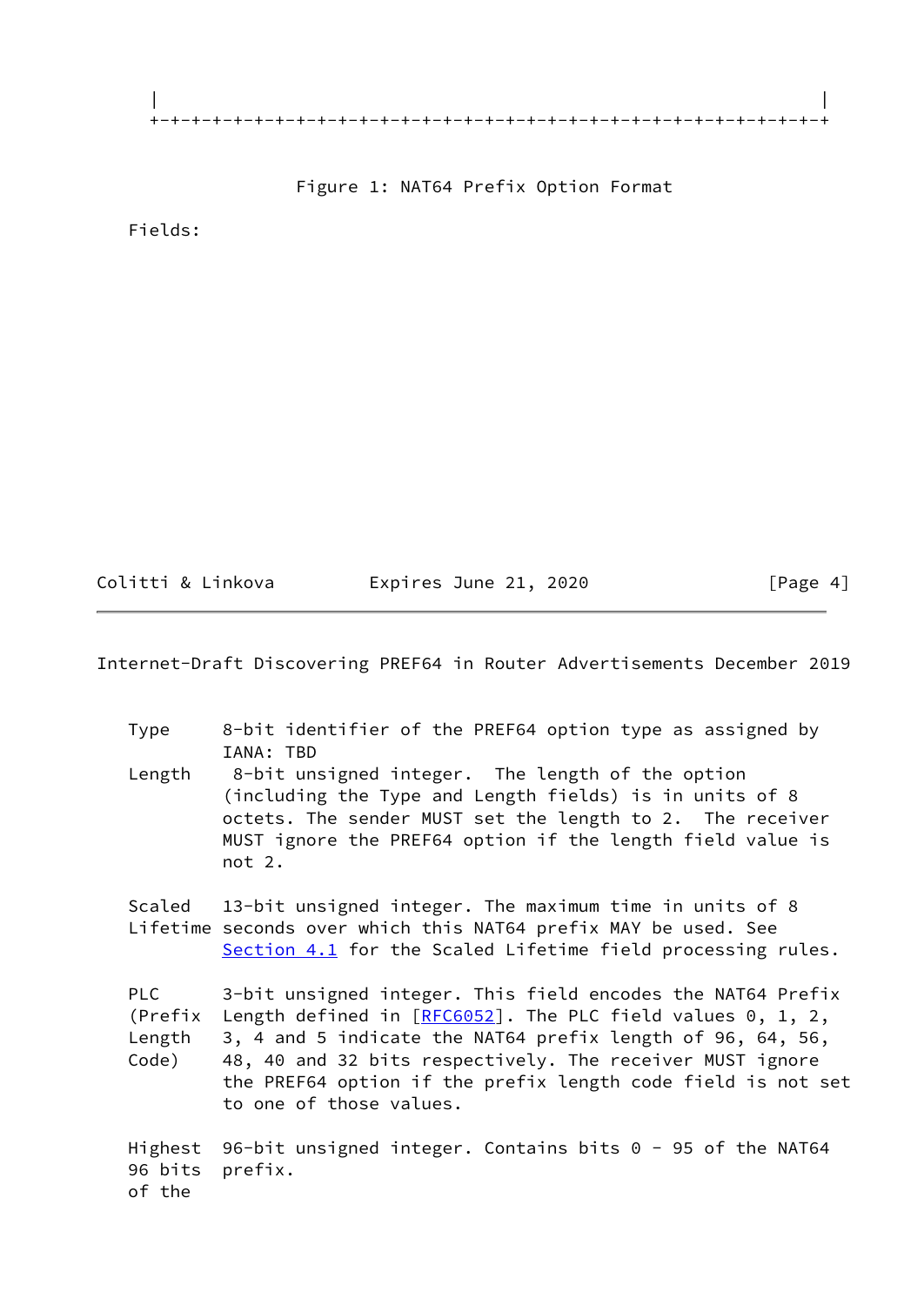### prefix

#### <span id="page-5-0"></span>[4.1](#page-5-0). Scaled Lifetime Processing

 It would be highly undesirable for the NAT64 prefix to have a lifetime shorter than the Router Lifetime, which is defined in the Section [4.2 of \[RFC4861\]](https://datatracker.ietf.org/doc/pdf/rfc4861#section-4.2) as 16-bit unsigned integer. If the NAT64 prefix lifetime is not at least equal to the default router lifetime it might lead to scenarios when the NAT64 prefix lifetime expires before the arrival of the next unsolicited RA. Therefore the Scaled Lifetime encodes the NAT64 prefix lifetime in units of 8 seconds. The receiver MUST multiply the Scaled Lifetime value by 8 (for example, by logical left shift) to calculate the maximum time in seconds the prefix MAY be used. The maximum lifetime of the NAT64 prefix is thus 65528 seconds. To ensure that the NAT64 prefix does not expire before the default router, when using this option it is NOT RECOMMENDED to configure default router lifetimes greater than 65528 seconds. Lifetime of 0 indicates that the prefix SHOULD NOT be used anymore.

 The value of the Scaled Lifetime field SHOULD by default be set to the lesser of 3 x MaxRtrAdvInterval ([\[RFC4861](https://datatracker.ietf.org/doc/pdf/rfc4861)]) divided by 8, or 8191.

 Router vendors SHOULD allow administrators to specify non-zero lifetime values which are not divisible by 8. In such cases the

| Colitti & Linkova<br>Expires June 21, 2020<br>[Page 5] |  |
|--------------------------------------------------------|--|
|--------------------------------------------------------|--|

<span id="page-5-2"></span>Internet-Draft Discovering PREF64 in Router Advertisements December 2019

 router SHOULD round the provided value up to the nearest integer that is divisible by 8 and smaller than 65536, then divide the result by 8 (or perform a logical right-shift by 3), and set the Scaled Lifetime field to the resulting value. If such a non-zero lifetime value to be divided by 8 (to be subjected to a logical right-shift by 3) is less than 8 then the Scaled Lifetime field SHOULD be set to 1. This last step ensures that lifetimes under 8 seconds are encoded as a non-zero Scaled Lifetime.

<span id="page-5-1"></span>[5](#page-5-1). Usage Guidelines

 This option specifies exactly one NAT64 prefix for all IPv4 destinations. If the network operator desires to route different parts of the IPv4 address space to different NAT64 devices, this can be accomplished by routing more specific sub-prefixes of the NAT64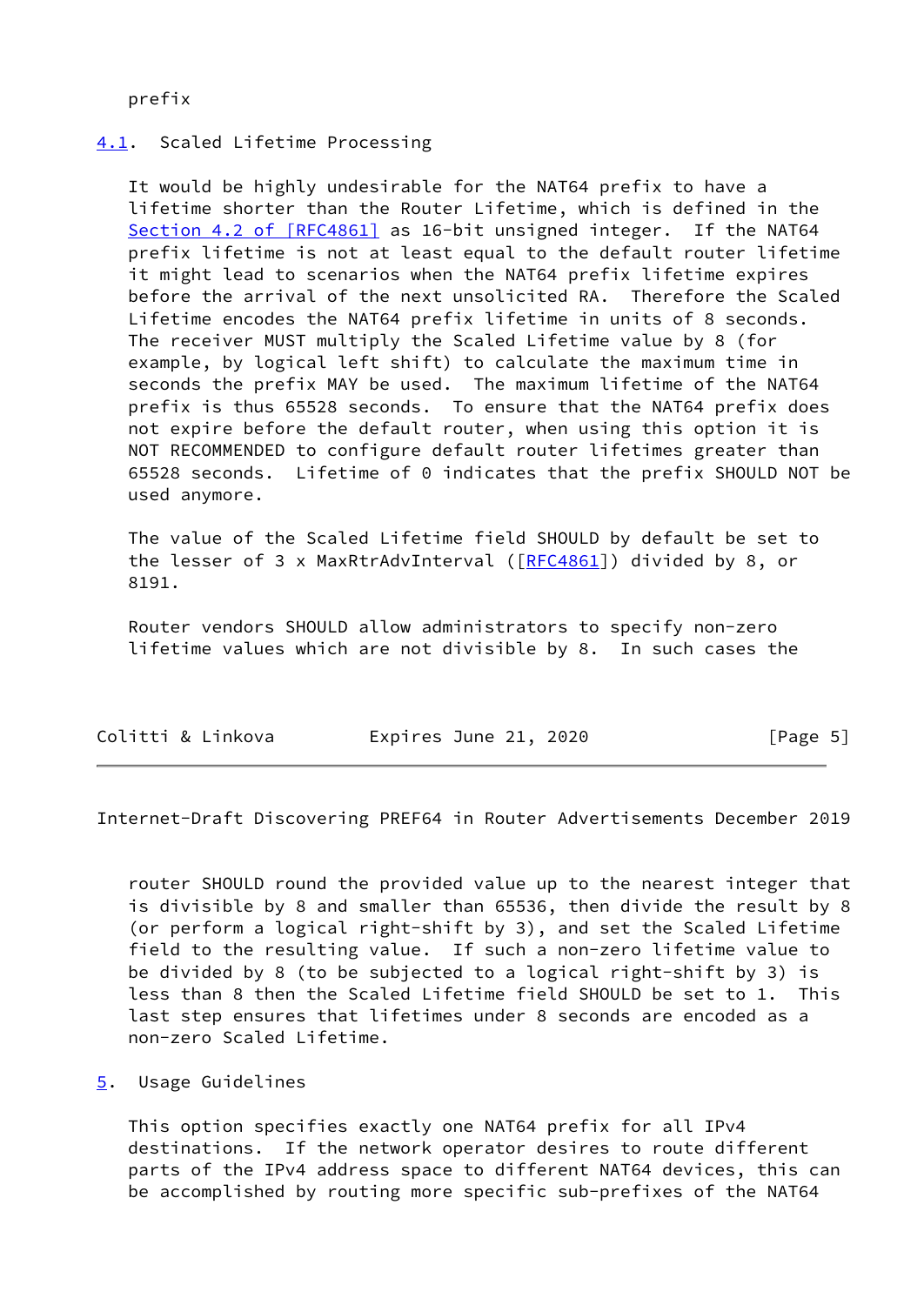prefix to those devices. For example, suppose an operator is using the [\[RFC1918](https://datatracker.ietf.org/doc/pdf/rfc1918)] address space 10.0.0.0/8 internally. That operator might want to route 10.0.0.0/8 through NAT64 device A, and the rest of the IPv4 space through NAT64 device B. If the operator's NAT64 prefix is 2001:db8:a:b::/96, then the operator can route 2001:db8:a:b::a00:0/104 to NAT64 A and 2001:db8:a:b::/96 to NAT64 B.

This option may appear more than once in a Router Advertisement  $(e.g.$  in case of graceful renumbering the network from one NAT64 prefix to another). Host behaviour with regards to synthesizing IPv6 addresses from IPv4 addresses SHOULD follow the recommendations given in Section [3 of \[RFC7050\]](https://datatracker.ietf.org/doc/pdf/rfc7050#section-3), limited to the NAT64 prefixes that have nonzero lifetime.

 In a network (or a provisioning domain) that provides both IPv4 and NAT64, it may be desirable for certain IPv4 addresses not to be translated. An example might be private address ranges that are local to the network/provisioning domain and should not be reached through the NAT64. This type of configuration cannot be conveyed to hosts using this option, or through other NAT64 prefix provisioning mechanisms such as [[RFC7050\]](https://datatracker.ietf.org/doc/pdf/rfc7050) or [\[RFC7225](https://datatracker.ietf.org/doc/pdf/rfc7225)]. This problem does not apply in IPv6-only networks, because in such networks, the host does not have an IPv4 address and cannot reach any IPv4 destinations without the NAT64.

<span id="page-6-0"></span>[5.1](#page-6-0). Handling Multiple NAT64 Prefixes

 In some cases a host may receive multiple NAT64 prefixes from different sources. Possible scenarios include (but are not limited to):

 o the host is using multiple mechanisms to discover PREF64 prefixes (e.g. by using PCP [[RFC7225](https://datatracker.ietf.org/doc/pdf/rfc7225)]) and/or by resolving IPv4-only fully

| Colitti & Linkova | Expires June 21, 2020 | [Page 6] |  |
|-------------------|-----------------------|----------|--|
|-------------------|-----------------------|----------|--|

<span id="page-6-1"></span>Internet-Draft Discovering PREF64 in Router Advertisements December 2019

qualified domain name [\[RFC7050](https://datatracker.ietf.org/doc/pdf/rfc7050)] in addition to receiving the PREF64 RA option);

- o the PREF64 option presents in a single RA more than once;
- o the host receives multiple RAs with different PREF64 prefixes on a given interface.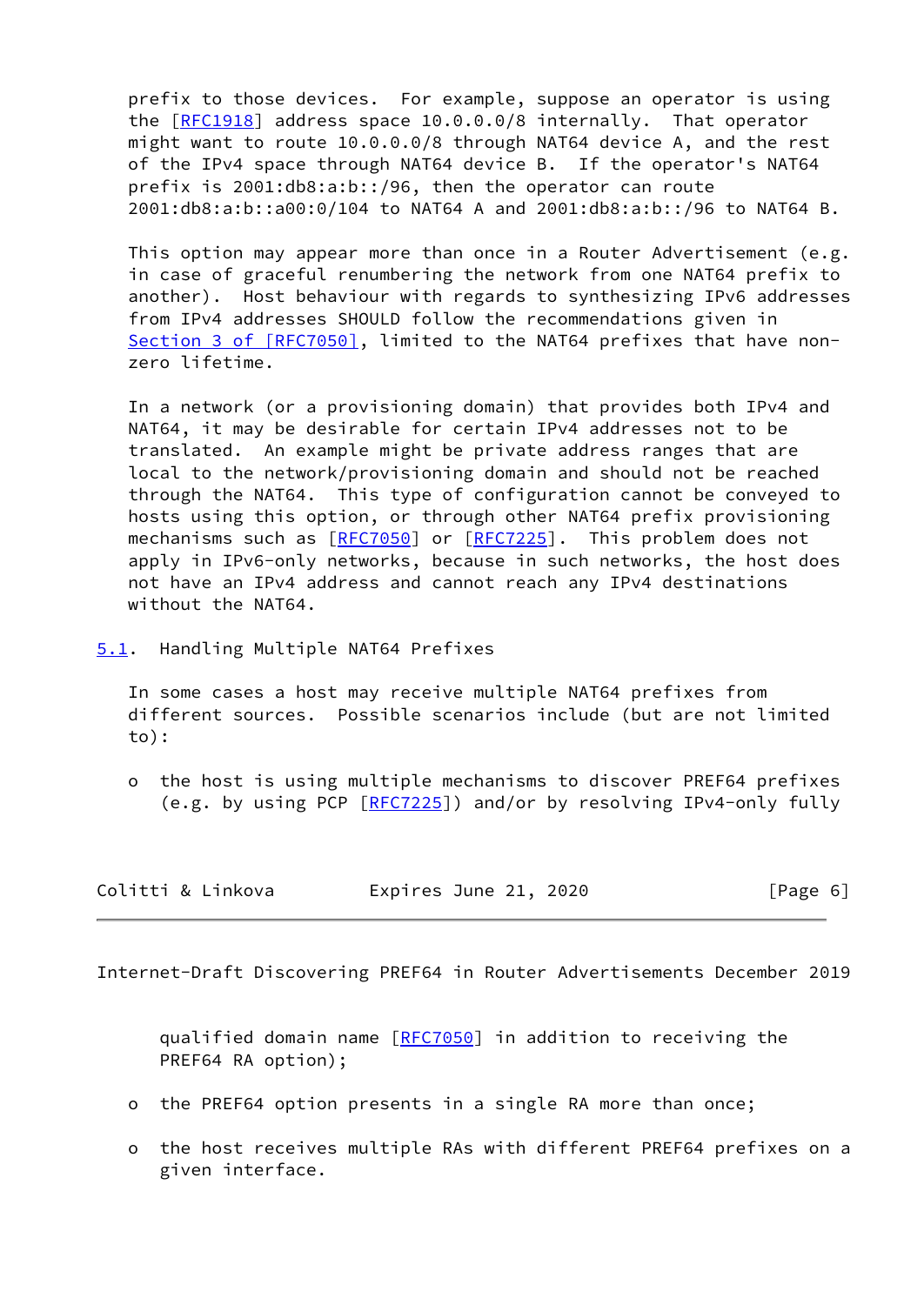When multiple PREF64 were discovered via RA PREF64 Option (the Option presents more than once in a single RA or multiple RAs were received), host behaviour with regards to synthesizing IPv6 addresses from IPv4 addresses SHOULD follow the recommendations given in Section [3 of \[RFC7050\]](https://datatracker.ietf.org/doc/pdf/rfc7050#section-3), limited to the NAT64 prefixes that have nonzero lifetime.

When different PREF64 are discovered by using multiple mechanisms, hosts SHOULD select one source of information only. The RECOMMENDED order is:

- o PCP-discovered prefixes [[RFC7225\]](https://datatracker.ietf.org/doc/pdf/rfc7225), if supported;
- o PREF64 discovered via RA Option;
- o PREF64 resolving IPv4-only fully qualified domain name [[RFC7050](https://datatracker.ietf.org/doc/pdf/rfc7050)]

 Note that if the network provides PREF64 both via this RA option and [\[RFC7225](https://datatracker.ietf.org/doc/pdf/rfc7225)], hosts that receive the PREF64 via RA option may choose to use it immediately before waiting for PCP to complete, and therefore some traffic may not reflect any more detailed configuration provided by PCP.

 The host SHOULD treat the PREF64 as being specific to the network interface it was received on. Provisioning Domain (PvD, [\[RFC7556](https://datatracker.ietf.org/doc/pdf/rfc7556)]) aware hosts MUST treat the PREF64 as being scoped to the implicit or explicit PvD.

### <span id="page-7-0"></span>[5.2](#page-7-0). PREF64 Consistency

Section [6.2.7 of \[RFC4861\]](https://datatracker.ietf.org/doc/pdf/rfc4861#section-6.2.7) recommends that routers inspect RAs sent by other routers to ensure that all routers onlink advertise consistent information. Routers SHOULD inspect valid PREF64 options received on a given link and verify the consistency. Detected inconsistencies indicate that one or more routers might be misconfigured. Routers SHOULD log such cases to system or network management. Routers SHOULD check and compare the following information:

o set of PREF64 with non-zero lifetime;

| Colitti & Linkova | Expires June 21, 2020 | [Page 7] |
|-------------------|-----------------------|----------|
|-------------------|-----------------------|----------|

<span id="page-7-1"></span>Internet-Draft Discovering PREF64 in Router Advertisements December 2019

o set of PREF64 with zero lifetime.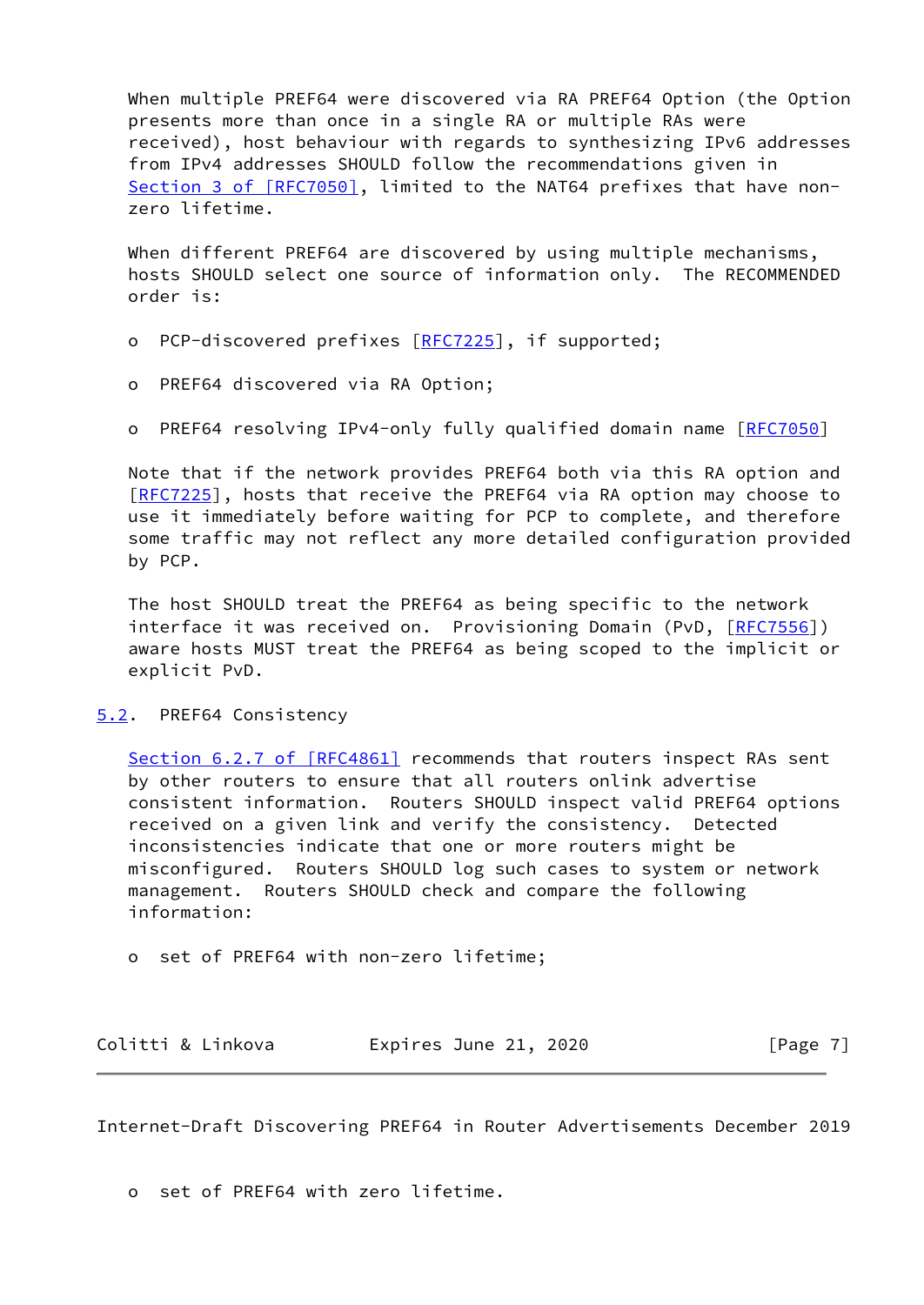Provisioning Domain (PvD, [[RFC7556](https://datatracker.ietf.org/doc/pdf/rfc7556)]) aware routers MUST only compare information scoped to the same implicit or explicit PvD.

<span id="page-8-0"></span>[6](#page-8-0). IANA Considerations

 The IANA is requested to assign a new IPv6 Neighbor Discovery Option type for the PREF64 option defined in this document.

| Option Name   Type          | _______________________ |  |
|-----------------------------|-------------------------|--|
| PREF64 option $ $ (TBD) $ $ |                         |  |

Table 1

The IANA registry for these options is:

<https://www.iana.org/assignments/icmpv6-parameters>[[1\]](#page-11-2)

<span id="page-8-1"></span>[7](#page-8-1). Security Considerations

 Because Router Advertisements are required in all IPv6 configuration scenarios, on IPv6-only networks, Router Advertisements must already be secured, e.g., by deploying RA guard [\[RFC6105](https://datatracker.ietf.org/doc/pdf/rfc6105)]. Providing all configuration in Router Advertisements reduces the attack surface to be targeted by malicious attackers to provide hosts with invalid configuration as compared to distributing the configuration through multiple different mechanisms that need to be secured independently.

 If a host is provided with an incorrect NAT64 prefix the IPv6-only host might not be able to communicate with IPv4-only destinations. Connectivity to destinations reachable over IPv6 would not be impacted just by providing a host with an incorrect prefix (however if attackers are capable of sending rogue RAs they can perform denial-of-service or man-in-the-middle attacks, as described in  $[RFC6104]$  $[RFC6104]$ .

 The security measures that must already be in place to ensure that Router Advertisements are only received from legitimate sources eliminate the problem of NAT64 prefix validation described in [section](https://datatracker.ietf.org/doc/pdf/rfc7050#section-3.1) [3.1 of \[RFC7050\]](https://datatracker.ietf.org/doc/pdf/rfc7050#section-3.1).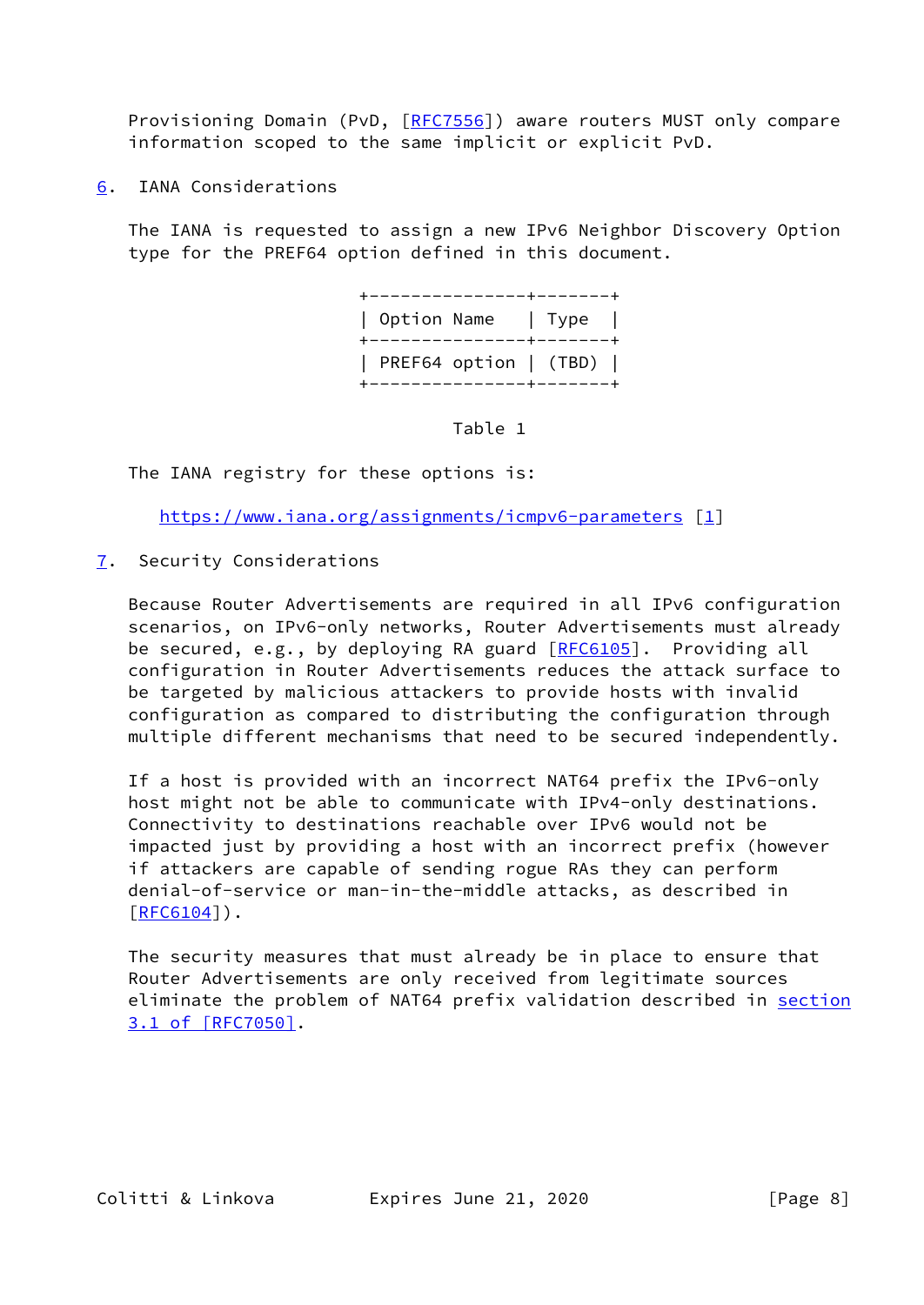<span id="page-9-1"></span>Internet-Draft Discovering PREF64 in Router Advertisements December 2019

<span id="page-9-0"></span>[8](#page-9-0). Acknowledgements

 Thanks to the following people (in alphabetical order) for their review and feedback: Mikael Abrahamsson, Mark Andrews, Brian E Carpenter, David Farmer, Nick Heatley, Robert Hinden, Martin Hunek, Tatuya Jinmei, Benjamin Kaduk, Erik Kline, Suresh Krishnan, Warren Kumari, David Lamparter, Barry Leiba, Jordi Palet Martinez, Tommy Pauly, Alexandre Petrescu, Michael Richardson, David Schinazi, Ole Troan, Eric Vynke, Bernie Volz.

- <span id="page-9-2"></span>[9](#page-9-2). References
- <span id="page-9-3"></span>[9.1](#page-9-3). Normative References
	- [RFC2119] Bradner, S., "Key words for use in RFCs to Indicate Requirement Levels", [BCP 14](https://datatracker.ietf.org/doc/pdf/bcp14), [RFC 2119](https://datatracker.ietf.org/doc/pdf/rfc2119), DOI 10.17487/RFC2119, March 1997, <[https://www.rfc-editor.org/info/rfc2119>](https://www.rfc-editor.org/info/rfc2119).
	- [RFC4861] Narten, T., Nordmark, E., Simpson, W., and H. Soliman, "Neighbor Discovery for IP version 6 (IPv6)", [RFC 4861](https://datatracker.ietf.org/doc/pdf/rfc4861), DOI 10.17487/RFC4861, September 2007, <[https://www.rfc-editor.org/info/rfc4861>](https://www.rfc-editor.org/info/rfc4861).
	- [RFC6052] Bao, C., Huitema, C., Bagnulo, M., Boucadair, M., and X. Li, "IPv6 Addressing of IPv4/IPv6 Translators", [RFC 6052,](https://datatracker.ietf.org/doc/pdf/rfc6052) DOI 10.17487/RFC6052, October 2010, <[https://www.rfc-editor.org/info/rfc6052>](https://www.rfc-editor.org/info/rfc6052).
	- [RFC7050] Savolainen, T., Korhonen, J., and D. Wing, "Discovery of the IPv6 Prefix Used for IPv6 Address Synthesis", [RFC 7050,](https://datatracker.ietf.org/doc/pdf/rfc7050) DOI 10.17487/RFC7050, November 2013, <[https://www.rfc-editor.org/info/rfc7050>](https://www.rfc-editor.org/info/rfc7050).
	- [RFC8174] Leiba, B., "Ambiguity of Uppercase vs Lowercase in [RFC](https://datatracker.ietf.org/doc/pdf/rfc2119) [2119](https://datatracker.ietf.org/doc/pdf/rfc2119) Key Words", [BCP 14](https://datatracker.ietf.org/doc/pdf/bcp14), [RFC 8174,](https://datatracker.ietf.org/doc/pdf/rfc8174) DOI 10.17487/RFC8174, May 2017, [<https://www.rfc-editor.org/info/rfc8174](https://www.rfc-editor.org/info/rfc8174)>.
- <span id="page-9-4"></span>[9.2](#page-9-4). Informative References
	- [RFC1918] Rekhter, Y., Moskowitz, B., Karrenberg, D., de Groot, G., and E. Lear, "Address Allocation for Private Internets", [BCP 5,](https://datatracker.ietf.org/doc/pdf/bcp5) [RFC 1918](https://datatracker.ietf.org/doc/pdf/rfc1918), DOI 10.17487/RFC1918, February 1996, <[https://www.rfc-editor.org/info/rfc1918>](https://www.rfc-editor.org/info/rfc1918).
	- [RFC6104] Chown, T. and S. Venaas, "Rogue IPv6 Router Advertisement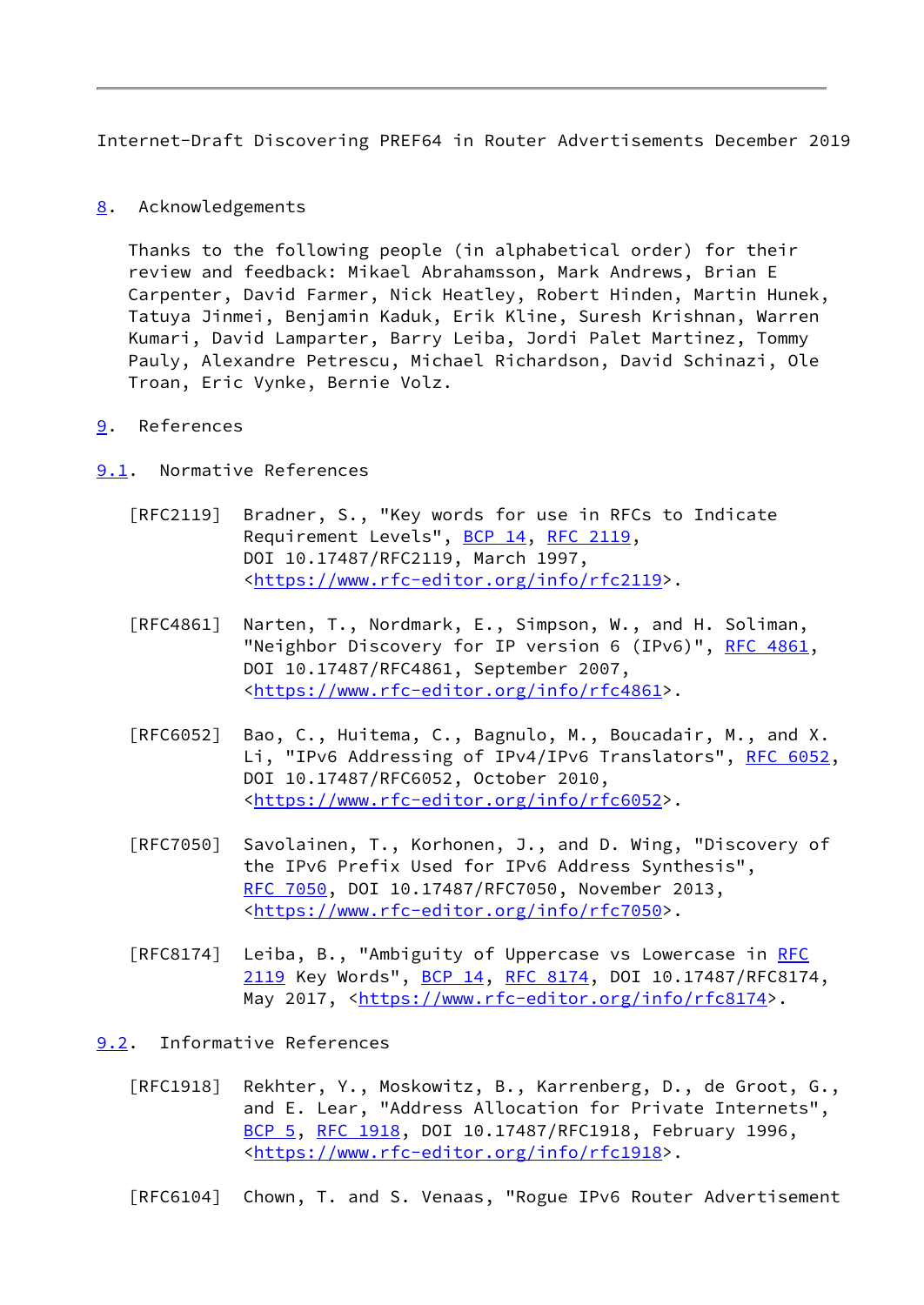Problem Statement", [RFC 6104,](https://datatracker.ietf.org/doc/pdf/rfc6104) DOI 10.17487/RFC6104, February 2011, <<https://www.rfc-editor.org/info/rfc6104>>.

| Colitti & Linkova | Expires June 21, 2020 | [Page 9] |
|-------------------|-----------------------|----------|
|-------------------|-----------------------|----------|

Internet-Draft Discovering PREF64 in Router Advertisements December 2019

- [RFC6105] Levy-Abegnoli, E., Van de Velde, G., Popoviciu, C., and J. Mohacsi, "IPv6 Router Advertisement Guard", [RFC 6105,](https://datatracker.ietf.org/doc/pdf/rfc6105) DOI 10.17487/RFC6105, February 2011, <[https://www.rfc-editor.org/info/rfc6105>](https://www.rfc-editor.org/info/rfc6105).
- [RFC6146] Bagnulo, M., Matthews, P., and I. van Beijnum, "Stateful NAT64: Network Address and Protocol Translation from IPv6 Clients to IPv4 Servers", [RFC 6146](https://datatracker.ietf.org/doc/pdf/rfc6146), DOI 10.17487/RFC6146, April 2011, [<https://www.rfc-editor.org/info/rfc6146](https://www.rfc-editor.org/info/rfc6146)>.
- [RFC6147] Bagnulo, M., Sullivan, A., Matthews, P., and I. van Beijnum, "DNS64: DNS Extensions for Network Address Translation from IPv6 Clients to IPv4 Servers", [RFC 6147,](https://datatracker.ietf.org/doc/pdf/rfc6147) DOI 10.17487/RFC6147, April 2011, <[https://www.rfc-editor.org/info/rfc6147>](https://www.rfc-editor.org/info/rfc6147).
- [RFC6877] Mawatari, M., Kawashima, M., and C. Byrne, "464XLAT: Combination of Stateful and Stateless Translation", [RFC 6877,](https://datatracker.ietf.org/doc/pdf/rfc6877) DOI 10.17487/RFC6877, April 2013, <[https://www.rfc-editor.org/info/rfc6877>](https://www.rfc-editor.org/info/rfc6877).
- [RFC7225] Boucadair, M., "Discovering NAT64 IPv6 Prefixes Using the Port Control Protocol (PCP)", [RFC 7225](https://datatracker.ietf.org/doc/pdf/rfc7225), DOI 10.17487/RFC7225, May 2014, <[https://www.rfc-editor.org/info/rfc7225>](https://www.rfc-editor.org/info/rfc7225).
- [RFC7556] Anipko, D., Ed., "Multiple Provisioning Domain Architecture", [RFC 7556](https://datatracker.ietf.org/doc/pdf/rfc7556), DOI 10.17487/RFC7556, June 2015, <[https://www.rfc-editor.org/info/rfc7556>](https://www.rfc-editor.org/info/rfc7556).
- [RFC7858] Hu, Z., Zhu, L., Heidemann, J., Mankin, A., Wessels, D., and P. Hoffman, "Specification for DNS over Transport Layer Security (TLS)", [RFC 7858](https://datatracker.ietf.org/doc/pdf/rfc7858), DOI 10.17487/RFC7858, May 2016, [<https://www.rfc-editor.org/info/rfc7858](https://www.rfc-editor.org/info/rfc7858)>.
- [RFC8305] Schinazi, D. and T. Pauly, "Happy Eyeballs Version 2: Better Connectivity Using Concurrency", [RFC 8305,](https://datatracker.ietf.org/doc/pdf/rfc8305) DOI 10.17487/RFC8305, December 2017, <[https://www.rfc-editor.org/info/rfc8305>](https://www.rfc-editor.org/info/rfc8305).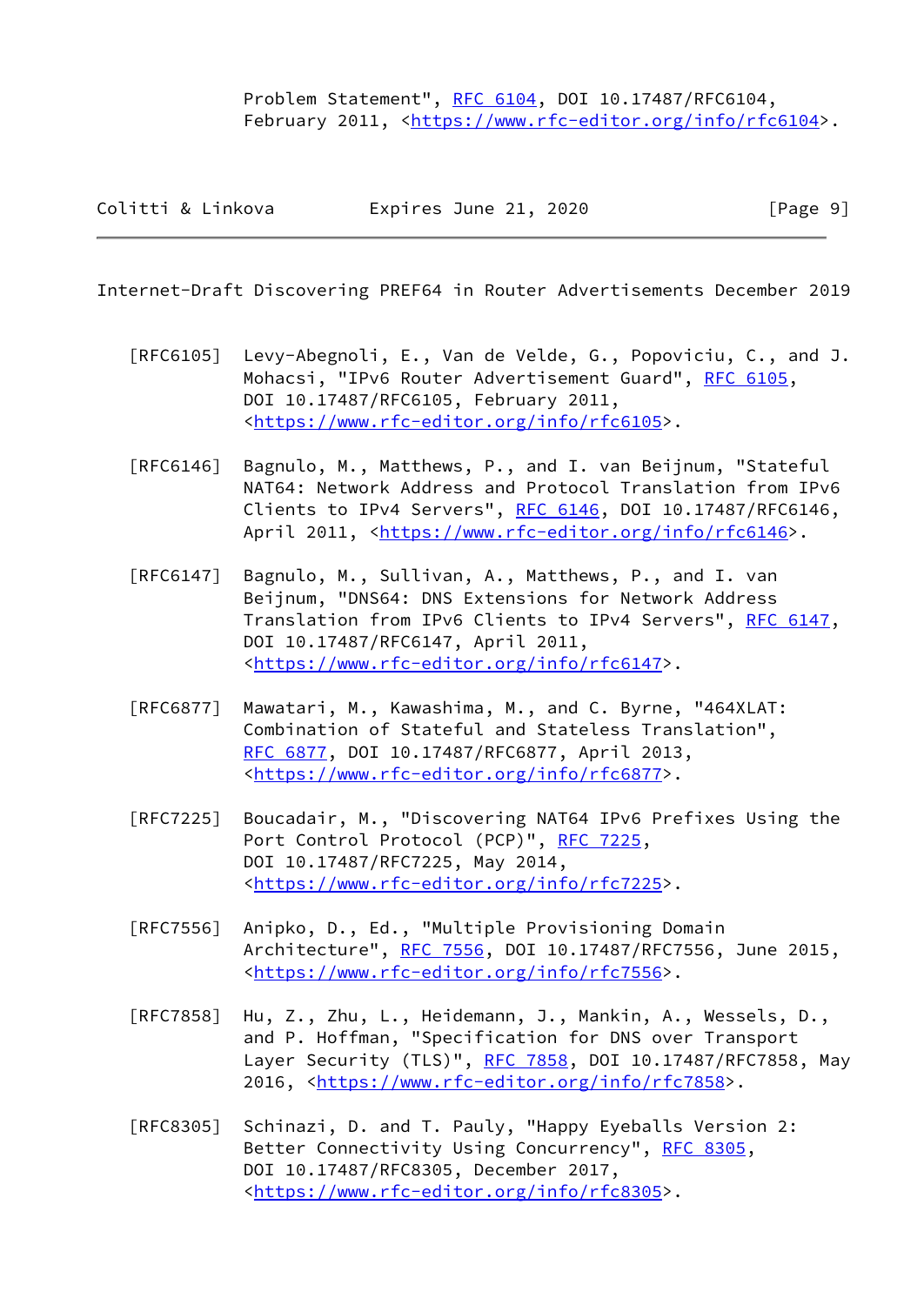[RFC8484] Hoffman, P. and P. McManus, "DNS Queries over HTTPS (DoH)", [RFC 8484,](https://datatracker.ietf.org/doc/pdf/rfc8484) DOI 10.17487/RFC8484, October 2018, <[https://www.rfc-editor.org/info/rfc8484>](https://www.rfc-editor.org/info/rfc8484).

Colitti & Linkova Expires June 21, 2020 [Page 10]

<span id="page-11-1"></span>Internet-Draft Discovering PREF64 in Router Advertisements December 2019

# <span id="page-11-0"></span>[9.3](#page-11-0). URIs

<span id="page-11-2"></span>[1] <https://www.iana.org/assignments/icmpv6-parameters>

Authors' Addresses

 Lorenzo Colitti Google Shibuya 3-21-3 Shibuya, Tokyo 150-0002 JP Email: lorenzo@google.com Jen Linkova Google 1 Darling Island Rd Pyrmont, NSW 2009 AU

Email: furry@google.com